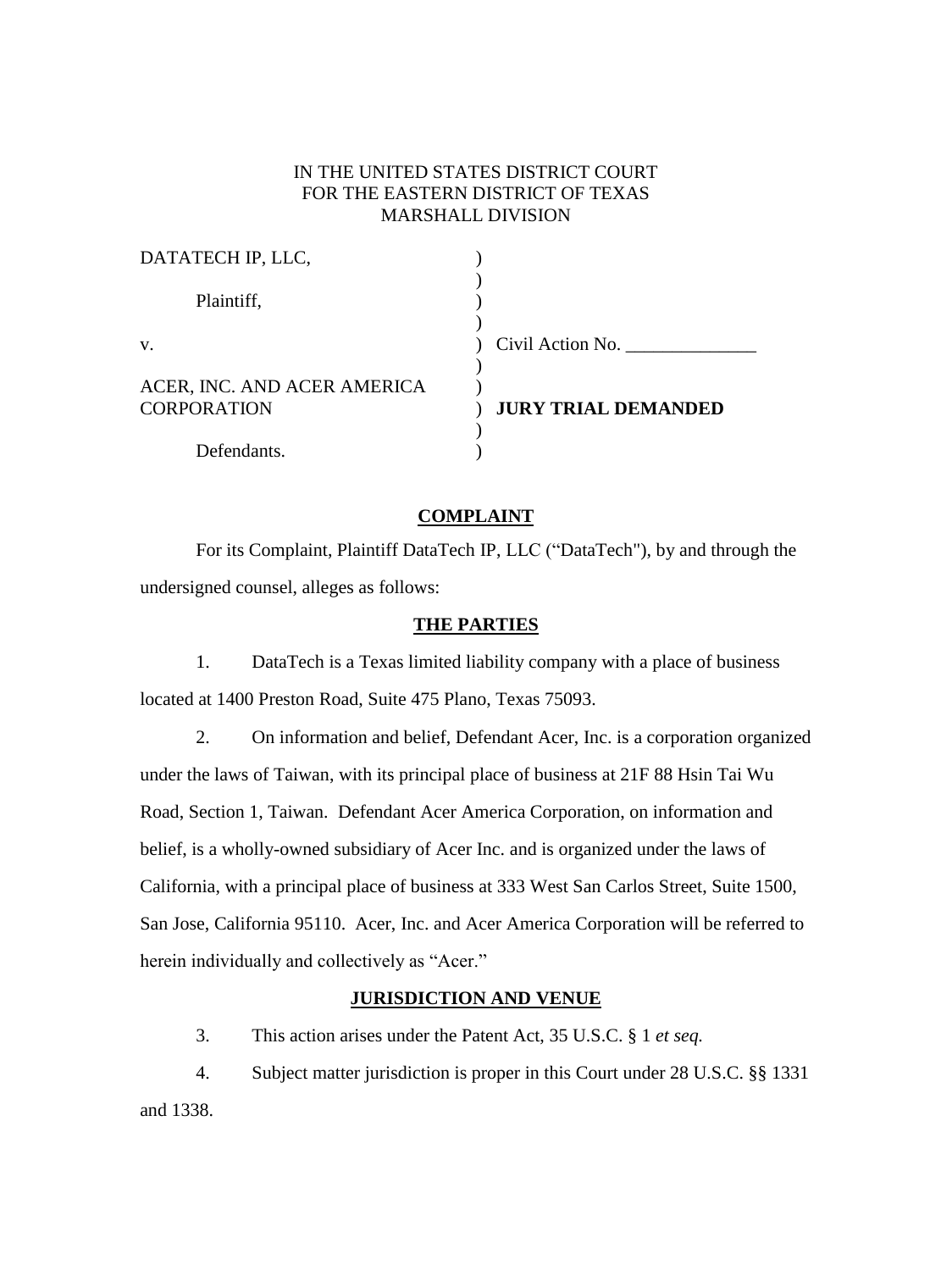5. Upon information and belief, (i) Acer conducts substantial business in this Judicial District, directly or through intermediaries, (ii) at least a portion of the infringements alleged herein occurred in this Judicial District; and (iii) Acer regularly does or solicits business, engages in other persistent courses of conduct and/or derives substantial revenue from goods and services provided to individuals in this Judicial District.

6. Venue is proper in this district pursuant to  $\S$ § 1391(b), (c) and 1400(b).

## **THE PATENT-IN-SUIT**

7. On May 17, 2005, U.S. Patent and Trademark Office duly and lawfully issued United States Patent No. 6,895,554 (the "'554 patent"), entitled "Method of Document Assembly." A true and correct copy of the '554 patent is attached hereto as Exhibit A.

8. DataTech is the assignee and owner of the right, title and interest in and to the '554 patent, including the right to assert all causes of action arising under said patent and the right to any remedies for infringement thereof.

#### **COUNT I – INFRINGEMENT OF U.S. PATENT NO. 6,895,554**

9. DataTech repeats and realleges the allegations of paragraphs 1 through 8 as if fully set forth herein.

10. Without license or authorization and in violation of 35 U.S.C. § 271(a) and (b), DataTech is informed and believes, and thereupon alleges, that (i) Acer has infringed and continues to infringe one or more claims of the '554 patent in this District, literally and/or under the doctrine of equivalents and additionally and/or in the alternative, (ii) Acer has actively induced and continues to actively induce the infringement of one or more claims of the '554 patent in this District and elsewhere in the United States.

11. On information and belief, Acer has directly infringed and continues to

2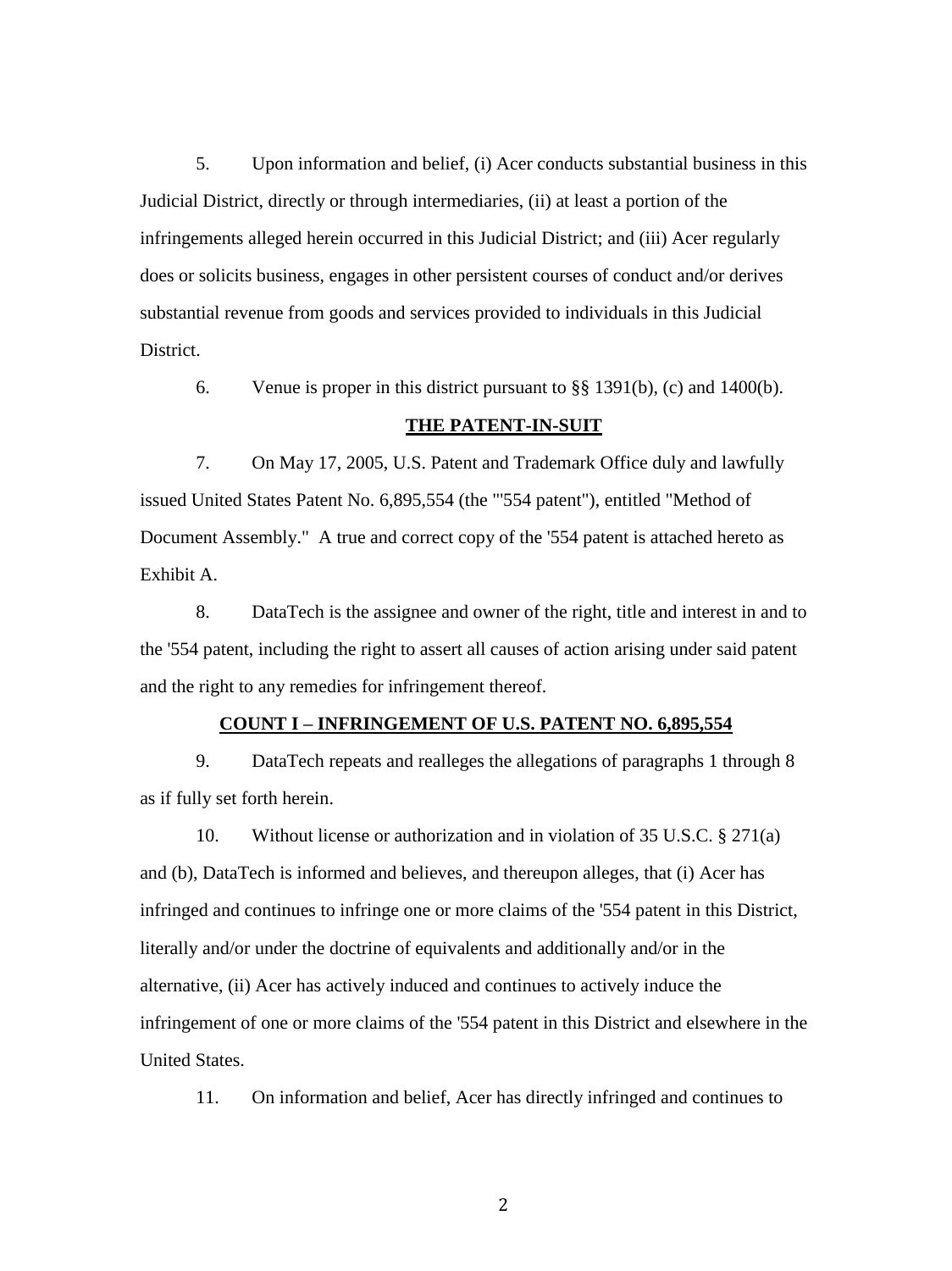directly infringe one or more claims of the '554 patent, in violation of 35 U.S.C. § 271(a), by, among other things, making, using, offering for sale, and/or selling within this Judicial District and elsewhere in the United States, a computer implemented system for assembling an electronic document to, for example, open or initialize a document having at least one live data field where customers are instructed to provide their billing and/or shipping information; initialize a record in computer memory for each live data field; insert user-provided data, such as shipping and/or billing information, into a first data field; and insert data from the first live data field into a second live data field based on the type of information to be stored in each field, such as a name, street address, city, state, zip code, and/or telephone number. Such a system is an integral part of Acer's store.acer.com electronic commerce website.

12. Additionally and/or in the alternative, on information and belief, Acer has actively induced and continues to actively induce the infringement of one or more claims of the '554 patent, in violation of 35 U.S.C. § 271(b), by, among other things, actively, knowingly, and intentionally encouraging, aiding, and/or abetting others to make, use, offer for sale, and/or sell portions of a computer implemented system that infringes one or more claims of the '554 patent, with the specific intent to encourage infringement and with the knowledge that the making, using, offering to sell, and/or selling of such a system would constitute infringement.

13. On information and belief, Acer has had knowledge of the '554 patent at least as early as the date it received a copy of this Complaint. Additionally, at least as early as that date, Acer knew or should have known that its continued offering, use, deployment, and/or operation of the at least one computer implemented system and its continued support of others, if those parties perform any limitations of one or more of the claims of the '554 patent, would induce direct infringement of the '554 patent.

14. DataTech is entitled to recover from Acer the damages sustained by

3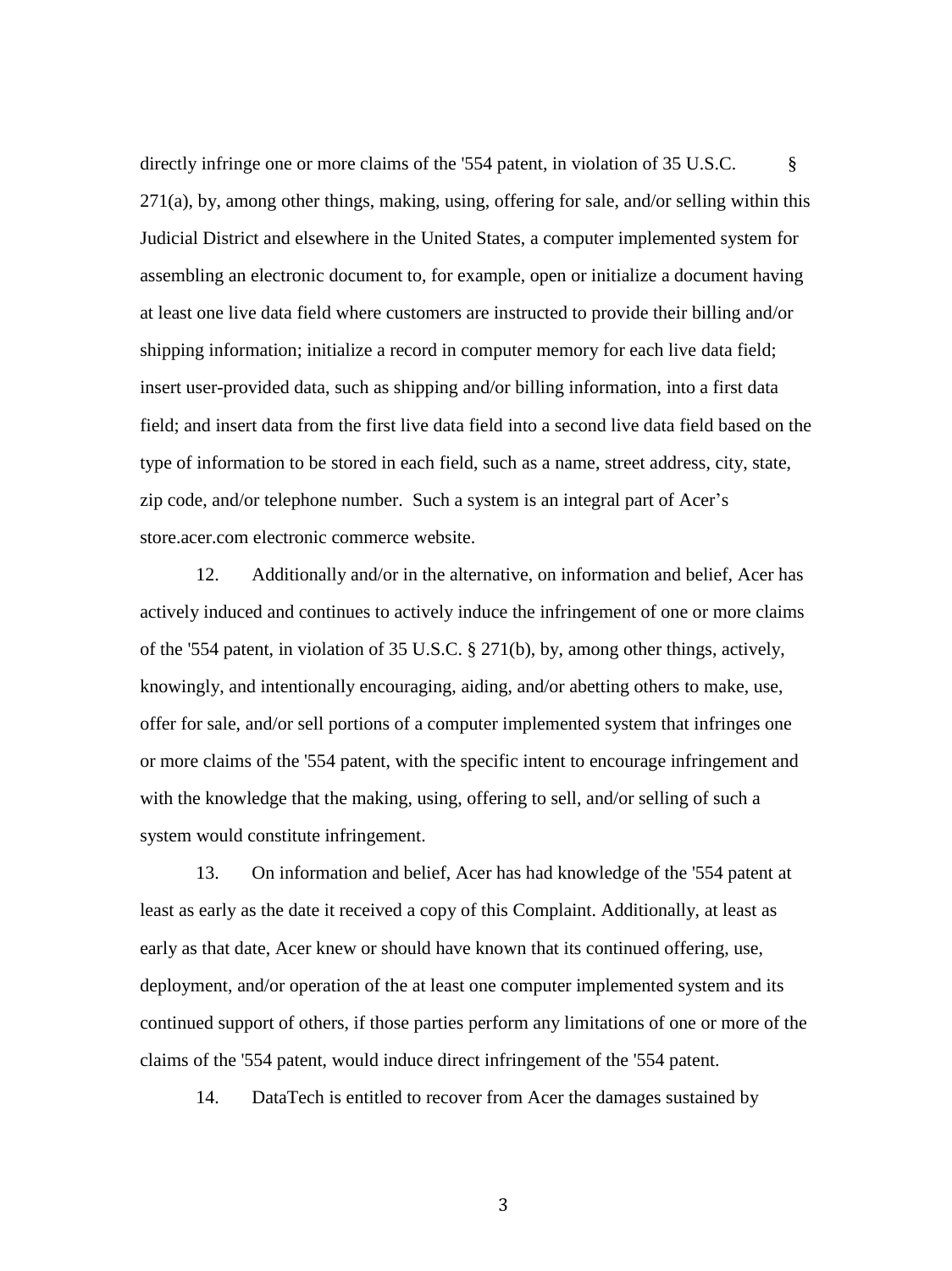DataTech as a result of Acer's infringement of the '554 patent in an amount subject to proof at trial, which, by law, cannot be less than a reasonable royalty, together with interest and costs as fixed by this Court under 35 U.S.C. § 284.

## **JURY DEMAND**

DataTech hereby demands a trial by jury on all issues so triable.

## **PRAYER FOR RELIEF**

WHEREFORE, DataTech requests that this Court enter judgment against Acer as follows:

A. An adjudication that Acer has infringed the '554 patent;

B. An award of damages to be paid by Acer adequate to compensate

DataTech for Acer's past infringement of the '554 patent and any continuing or future infringement through the date such judgment is entered, including interest, costs, expenses and an accounting of all infringing acts including, but not limited to, those acts not presented at trial;

C. A declaration that this case is exceptional under 35 U.S.C. § 285 and an award of DataTech's reasonable attorneys' fees; and

D. An award to DataTech of such further relief at law or in equity as the Court deems just and proper.

Dated: September 29, 2014 */s/ Andrew W. Spangler*

Andrew W. Spangler TX SB #24041960 spangler@spanglerlawpc.com Spangler Law P.C. 208 N. Green Street, Suite 300 Longview, TX 75601 Telephone: (903) 753-9300 Facsimile: (903) 553-0403

*/s/ Matt Olavi* Matt Olavi CA SB #265945 (PRO HAC PENDING) molavi@olavidunne.com